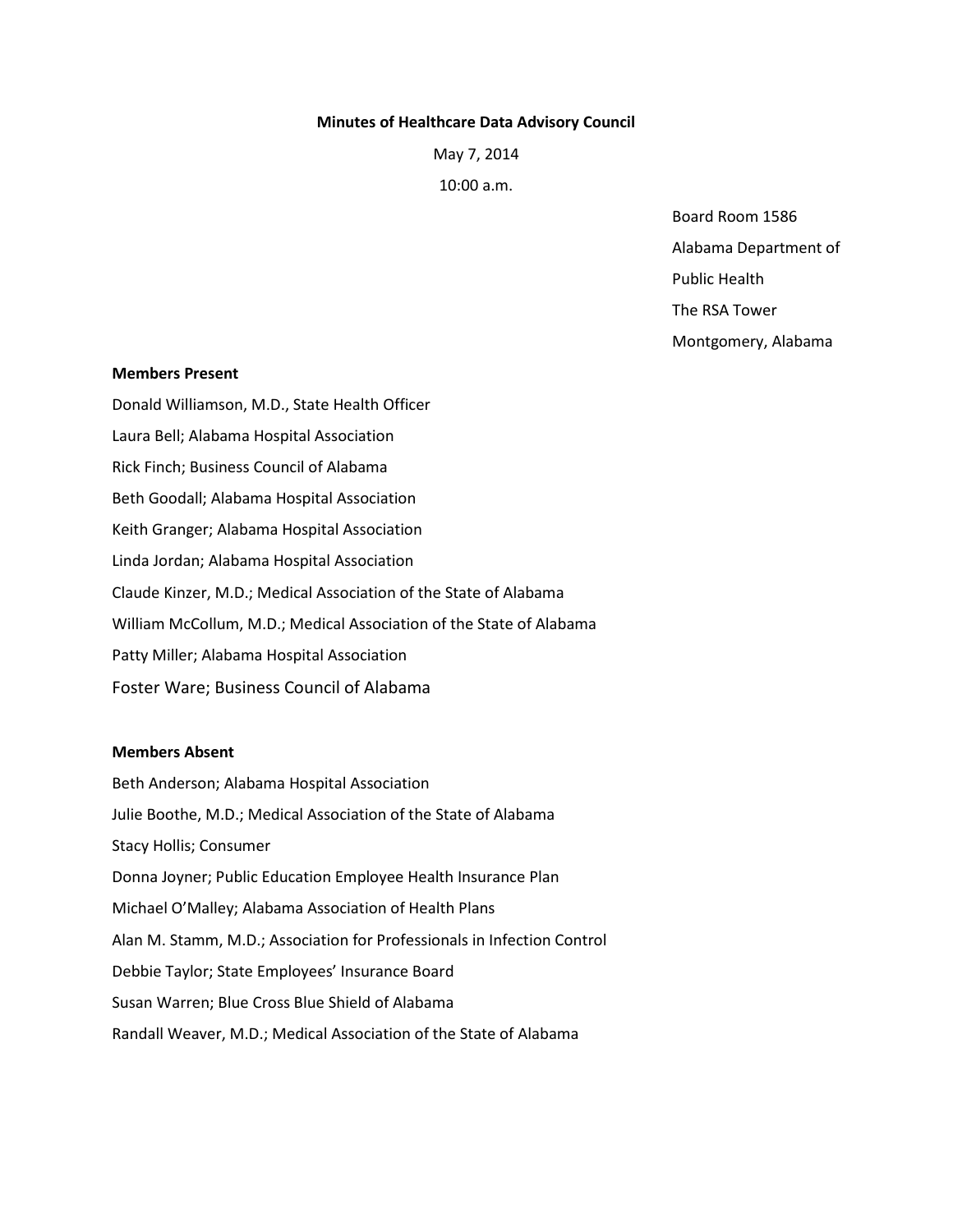#### **Staff Present**

Nadine Crawford; Communicable Disease Sherri Davidson; Communicable Disease Kenya Dillard; Communicable Disease Kelly Stevens; Communicable Disease

### **Organizations Present**

Maxine Starks; Alabama Quality Assurance Foundation Rosemary Blackmon; Alabama Hospital Association Sally Wiggins; Alabama Hospital Association

# **CALL TO ORDER:**

The Healthcare Data Advisory Council was called to order at 10:00 a.m. by Dr. Williamson. Roll call was taken and lacked one member to make a quorum.

## **CONSIDERATION OF THE MINUTES:**

The minutes from June 19, 2013 and September 11, 2013, were presented, but not voted on due to the lack of a quorum. Therefore, the minutes will be presented at the next Council meeting.

### **HEALTHCARE-ASSOCIATED INFECTIONS (HAI) REPORTING RULE AMENDMENT:**

The HAI Rule Amendment, with the effective date of November 25, 2013, was provided as information. The HAI Rule amendments include the addition of adult and pediatric intensive care units (ICUs) as surveillance locations for catheter-associated urinary tract infections (CAUTI). Also, central lineassociated bloodstream infections (CLABSI) surveillance locations were changed from medical, surgical, medical/surgical ICUs to adult, pediatric and neonatal ICUs. There were no changes to the surveillance locations for abdominal hysterectomies and colon surgeries. These changes were implemented January 1, 2014.

# **HAI 2013 ANNUAL REPORT:**

The HAI 2013 Annual Data Report was presented to the Council for review. The Council requested that HAI staff re-review the HAI 2013 Annual Data Report to correct SIRs represented as N/A by manually calculating the SIRs. Once updated, the HAI 2013 Annual Data Report will be sent to